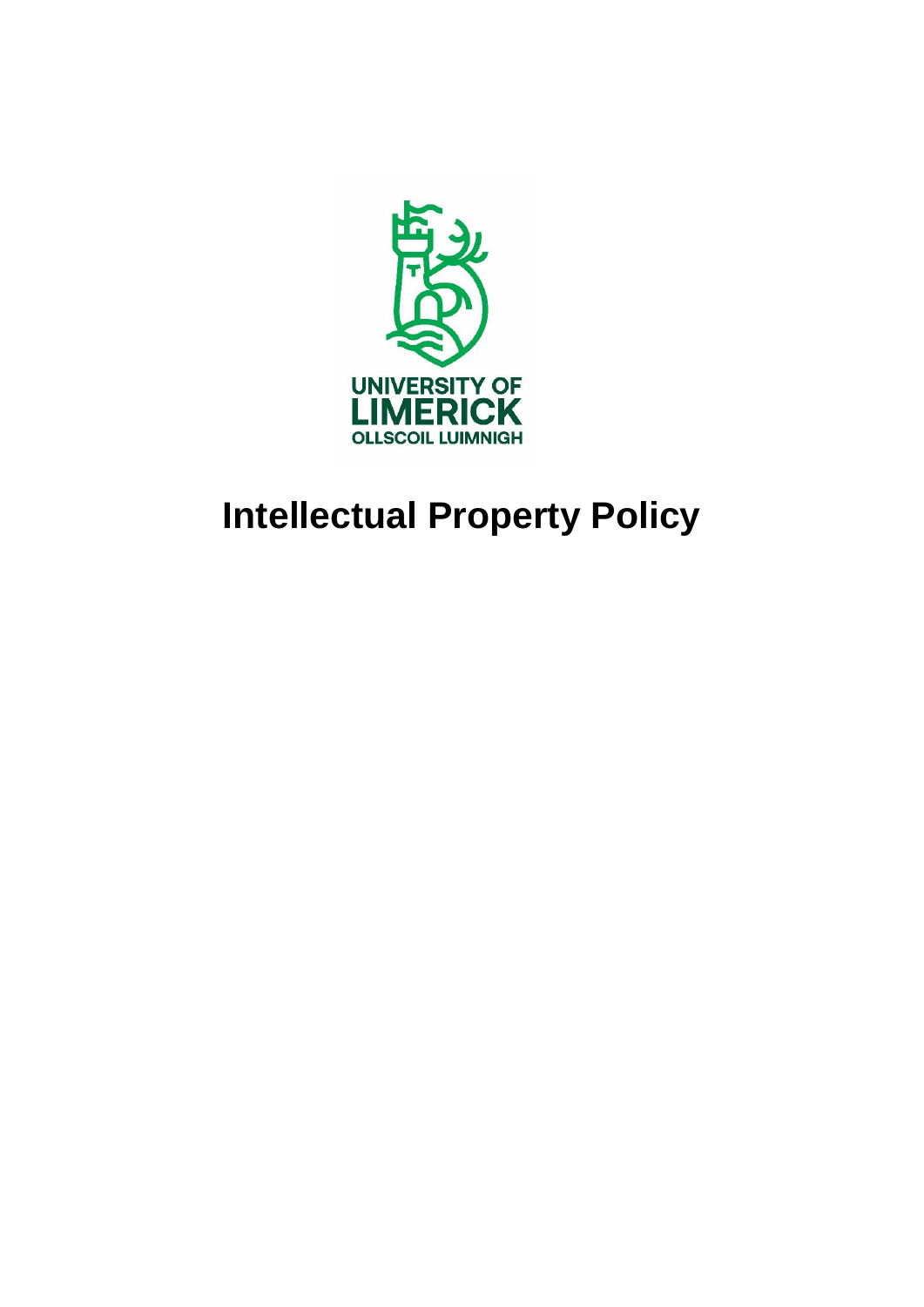### Contents

| $\mathbf{1}$   |       |                                                                         |  |  |
|----------------|-------|-------------------------------------------------------------------------|--|--|
|                | 1.1   |                                                                         |  |  |
|                | 1.2   |                                                                         |  |  |
|                | 1.3   |                                                                         |  |  |
|                | 1.4   |                                                                         |  |  |
| $\overline{2}$ |       |                                                                         |  |  |
|                | 2.1   |                                                                         |  |  |
|                | 2.2   |                                                                         |  |  |
|                | 2.3   |                                                                         |  |  |
|                | 2.4   |                                                                         |  |  |
| 2.5            |       |                                                                         |  |  |
| 2.6            |       |                                                                         |  |  |
|                | 2.7   |                                                                         |  |  |
|                | 2.8   | Third Party Research Collaboration, Contract Research and Consultancy 6 |  |  |
|                | 2.9   |                                                                         |  |  |
|                | 2.10  |                                                                         |  |  |
|                | 2.11  |                                                                         |  |  |
| 3              |       |                                                                         |  |  |
|                | 3.1   |                                                                         |  |  |
|                | 3.1.1 |                                                                         |  |  |
|                | 3.1.2 |                                                                         |  |  |
|                | 3.1.3 |                                                                         |  |  |
|                | 3.1.4 |                                                                         |  |  |
|                | 3.1.5 |                                                                         |  |  |
|                | 3.1.6 |                                                                         |  |  |
|                | 3.1.7 |                                                                         |  |  |
|                | 3.1.8 |                                                                         |  |  |
|                | 3.1.9 |                                                                         |  |  |
|                | 3.2   |                                                                         |  |  |
|                | 3.2.1 |                                                                         |  |  |
|                | 3.2.2 |                                                                         |  |  |
|                | 3.2.3 |                                                                         |  |  |
|                | 3.2.4 |                                                                         |  |  |
|                | 3.2.5 |                                                                         |  |  |
|                | 3.2.6 | Guidance on University Staff involvement in UL Spinout Companies 11     |  |  |
|                | 3.3   |                                                                         |  |  |
|                | 3.3.1 |                                                                         |  |  |
|                | 3.3.2 |                                                                         |  |  |
|                | 3.3.3 |                                                                         |  |  |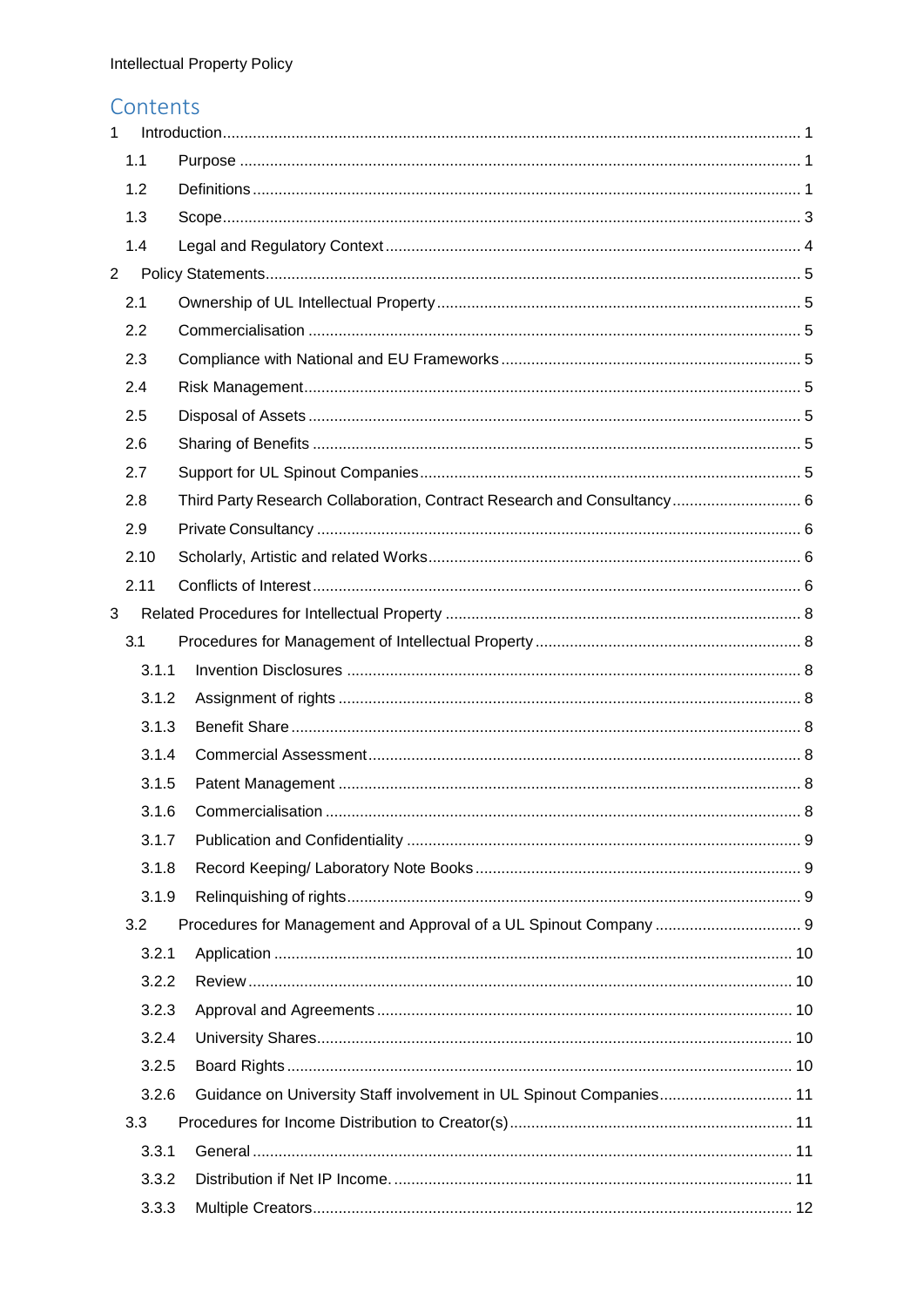|  | 3.3.5 Distribution of Net IP Income after Creator share has been distributed 12 |  |
|--|---------------------------------------------------------------------------------|--|
|  |                                                                                 |  |
|  |                                                                                 |  |
|  |                                                                                 |  |
|  |                                                                                 |  |
|  |                                                                                 |  |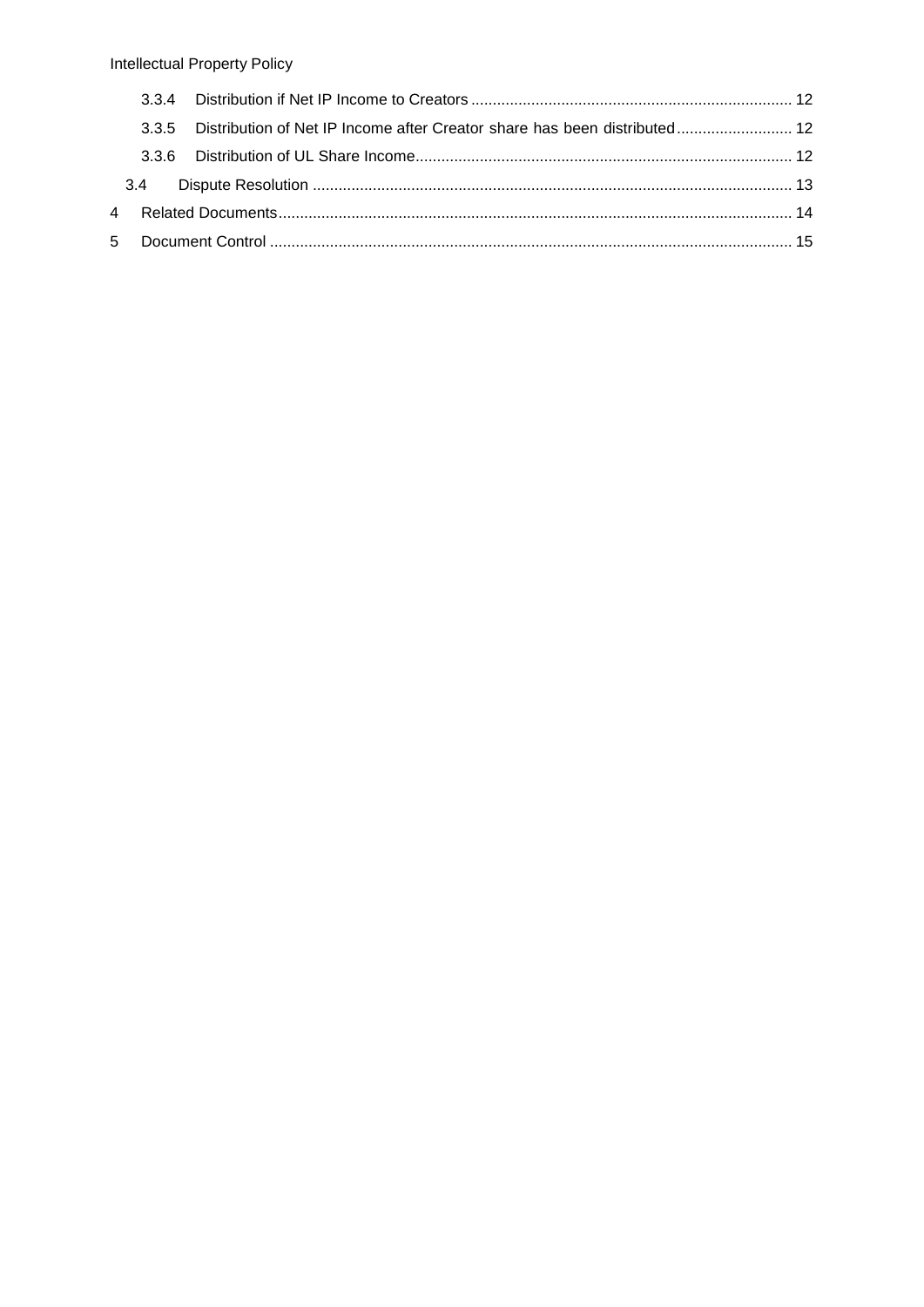### <span id="page-3-0"></span>**1 Introduction**

#### <span id="page-3-1"></span>**1.1 Purpose**

The pursuit of excellence in teaching, learning and research is core to the University of Limerick's (the "University") mission. From the outset, the implementation of this mission has been conditioned by the commitment to ensure that activities are relevant to Ireland's economic, social and cultural development. The University's focus on research and innovation is consistent with the national objectives set out in the relevant Government documents including the National IP Protocol.

University research is a national resource. The focus of the University of Limerick Intellectual Property Policy ("this Policy") is on developing a positive culture of discovery and enterprise aimed at generating tangible benefits for the University, its researchers and the community at large, and contributing to the national knowledge economy.

This Policy establishes principles for the ownership, protection and commercialisation of intellectual property arising from the University's research activity. This Policy establishes principles and practices for:

- determining and safeguarding the interests of inventor(s)/originator(s) of intellectual property and the University;
- helping UL and its research staff to comply with the management requirements which UL must fulfil in designing and operating its own internal IP management system, including the requirements for IP Policy as set out in the National IP Protocol;
- management of IP in accordance with guidelines, codes, agreements and regulations set by EU, Government bodies and research funders;
- the sharing of benefits with Creators that are received by the University from technology transfer activities;
- the management of UL IP and UL Spinout Companies;
- the management of potential conflicts of interest that may arise in the course of research commercialisation activities;
- the resolution of related disputes

References in this Policy to other University polices are in capitals and all such polices are identified in Section 4.

#### <span id="page-3-2"></span>**1.2 Definitions**

In this Policy:

'Adjunct(s)' means any person appointed under UL Adjunct Appointments Procedure.

'Creator(s)' means any Adjunct, Student, University Staff or Visitors (whether alone, jointly with or in conjunction with others) who has made an intellectual contribution to the creation or devising of UL IP.

'Benefit Share Agreement' means an agreement relating to a particular piece of UL IP setting out the respective contributions of the Creators.

"Intellectual Property or IP' means, but not limited to, any copyright, patent, invention, discovery, improvement, concept, idea, design rights, trade mark, plant breeders' rights, service mark, brand rights, audio-visual or computer materials, database rights, know-how, trade secrets, confidential information (including the contents of laboratory note books or stored by electronic means), semiconductor topography rights and all other intellectual property and rights of a similar nature, whether vested, contingent or future anywhere in the world, whether registered or not, or capable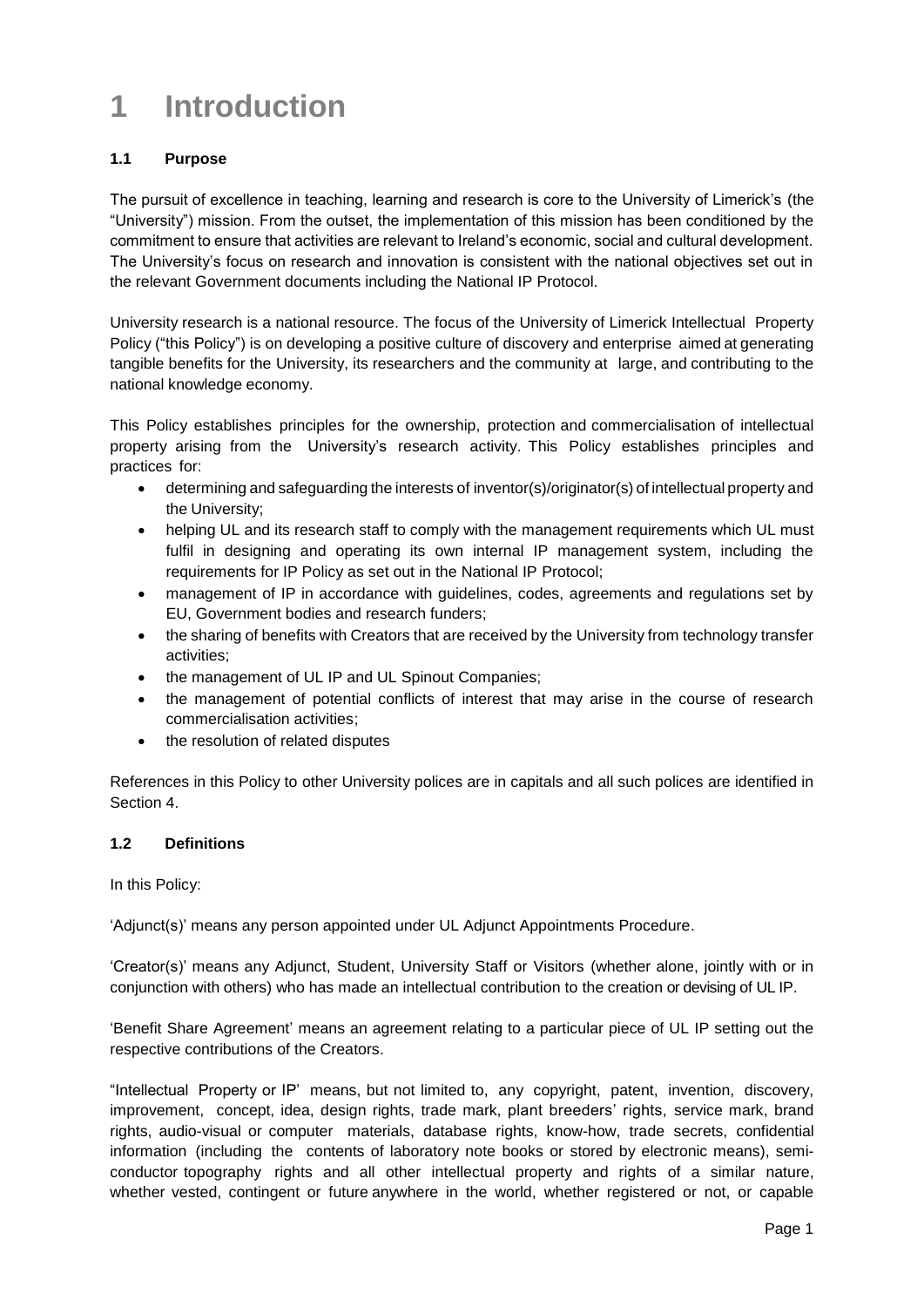of registration or not, and, including all applications and the right to apply for any of the foregoing rights.

'IP Agreement' means any agreement granting commercial rights in UL IP to a third party.

'IP Income' means cumulative cash payments received by the University as consideration under a valid IP Agreement; this includes licence execution payments, ongoing royalty payments, milestone payments, option payments, performance payments, assignment fees, cash payments received by the University as consideration for the sale of IP Shares and any other cash payments that are made to the University in consideration of the grant or transfer of the commercial rights of the UL Intellectual Property; IP Income, however, excludes:

- any fees included within an IP Agreement for the provision of support services (e.g. knowledge transfer);
- UL Share Income.

'IP Shares' means shares received by UL, in lieu of cash payments otherwise due as IP Income and which are not UL Share*s*

'National IP Protocol' means Ireland's National IP Protocol 2019 - A Framework for Successful Research Commercialisation and related Resource Guide, published by the Government of Ireland.

'Net IP Income" means IP Income less direct and apportioned overhead costs associated with the management and commercialisation of the relevant UL IP and any related payment obligations entered into by the University with third parties or research funding agencies; overhead costs include all patent, insurance, professional fees and expenses and any other reasonable overhead costs.

'Publication' means putting the public in possession of an invention/ discovery by way of speech, talk, paper, drawing, photograph, printed work, tape, video recording or other electronic means, or any other disclosure given or distributed, except on a confidential basis; deposition of a thesis in the University Library constitutes "publication" and may prejudice patenting action or agreed secrecy unless appropriate provision is made for controlled access to the thesis.

'Research Commercialisation Committee or RCC' means the committee established by VPR, under the University committees structure, to assist VPR with the oversight of UL commercialisation activities. The committee shall involve at least one senior executive from within UL, who is not part of the research hierarchy.

'Student(s)' means a student registered with UL.

'TTO' means the UL Technology Transfer Office.

'UL or University' means University of Limerick.

'UL Intellectual Property or UL IP' means Intellectual Property devised or created by:

- University Staff in the course of their employment and/or in the fields of expertise in which they are employed to work; and/or
- Adjuncts, Students or Visitors in the course of UL Research,

But does not include the following:

- o Intellectual Property created by undergraduate students solely in connection with their education;
- o Intellectual Property created in accordance with the Policy for Private Consulting and External Commercial Work.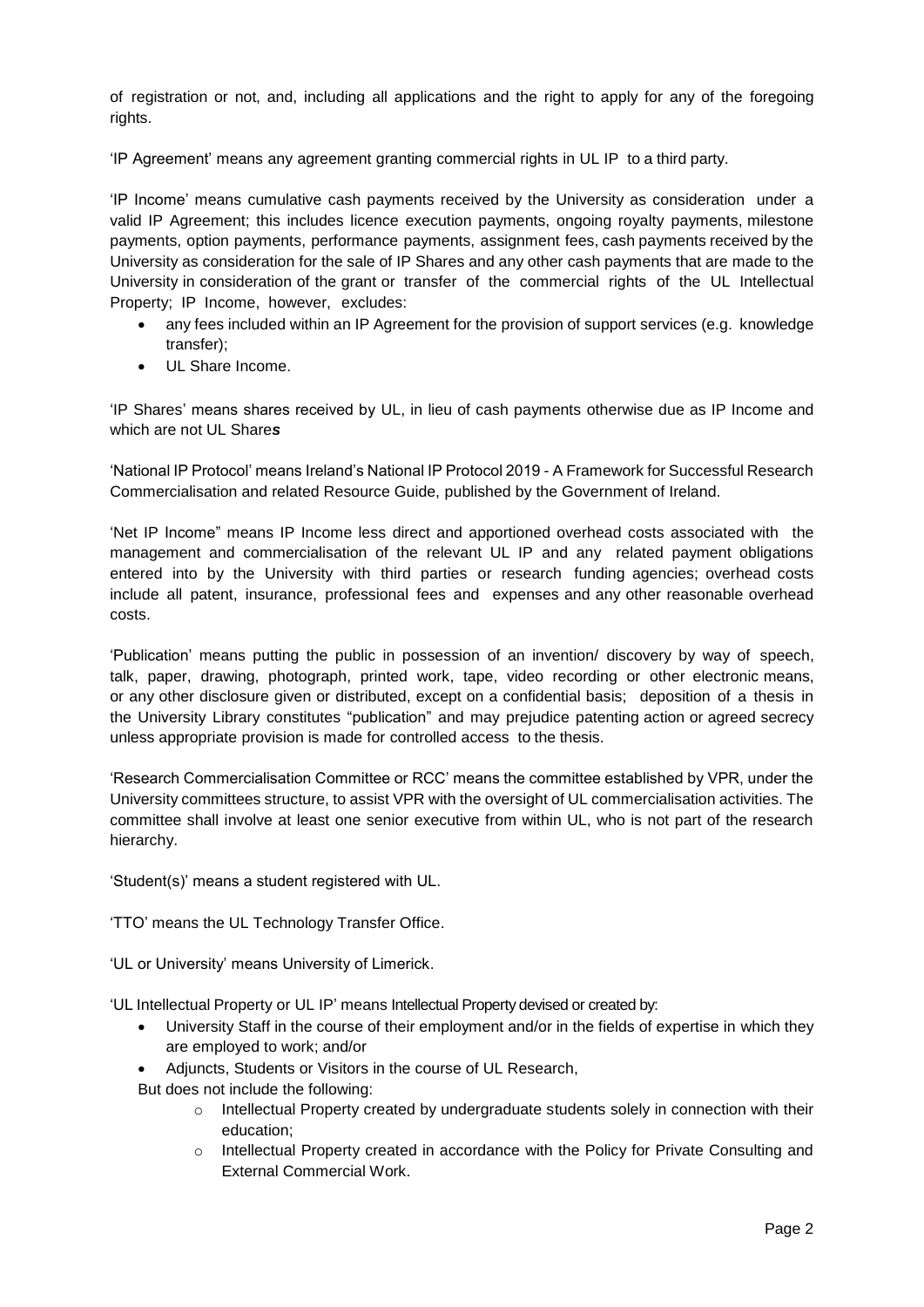'UL Research' means activities that involves one or more of the following:

- any use of Intellectual Property owned or controlled by UL;
- any use of UL research resources, research facilities or research equipment, the use of which informs the development of Intellectual Property.
- any use of UL research funding (internal or external) that is administered or hosted by UL;
- any research commissioned by third parties under which UL is contractually obliged to ensure that it owns any and all IP arising from such activities.

'UL Shares' means shares, other than IP Shares, in the capital of a company received by UL as recognition of the supports and ecosystem, provided by UL and the State, that have underpinned the development of the UL Spinout Company.

'UL Share Income' means any income or receipts received by the University in respect of UL Shares.

'UL Spinout Company' a company, which may involve one or more University Staff, Students or Adjuncts of the University, established to exploit UL IP.

'University Staff' means all employees of UL including without limitation those on full-time, part-time, dual/joint appointed, permanent or temporary contracts working in an academic, professional, technical or administrative capacity.

'Visitor(s)' means a person visiting the University for the purposes of undertaking research for or at the University.

'VPR' means Vice President Research, UL.

#### <span id="page-5-0"></span>**1.3 Scope**

This Policy applies to all University Staff, Students, Adjuncts, and Visitors. It is the responsibility of the VPR to oversee the implementation of this Policy as approved and its periodic review. It is the responsibility of the TTO to implement the procedures set out in this policy. It is the responsibility of Human Resources to ensure that appointment of University Staff is consistent with this Policy. It is the responsibility of Academic Regulations Committee to ensure that student regulations are consistent with and, where appropriate, refer to this Policy. It is the responsibility of line managers to ensure the management of any potential conflicts of interest of University Staff under their direction that relate to activities that fall within the scope of this Policy.

For the Creators the purpose of the Policy is to:

- establish a positive climate to encourage University Staff, Students, Adjuncts and Visitors to generate, identify and commercialise UL IP;
- provide a mechanism to inform Adjuncts, Students, University Staff or Visitors of the necessity and the means of protecting UL IP;
- provide support to Adjuncts, Students, University Staff or Visitors in the exploitation of UL IP;
- facilitate the establishment of new companies to commercialise UL IP (UL Spinout Company).

For the University, the purpose of the Policy is to:

- clarify the ownership position for UL IP;
- encourage technology transfer in line with overall University and National objectives;
- create an innovative and entrepreneurial climate on campus;
- generate additional income to further support research;
- safeguard the academic, professional, legal, and financial interests of the University; and ensure compliance with agency and sponsor contractual obligations.
- align with national and international guidelines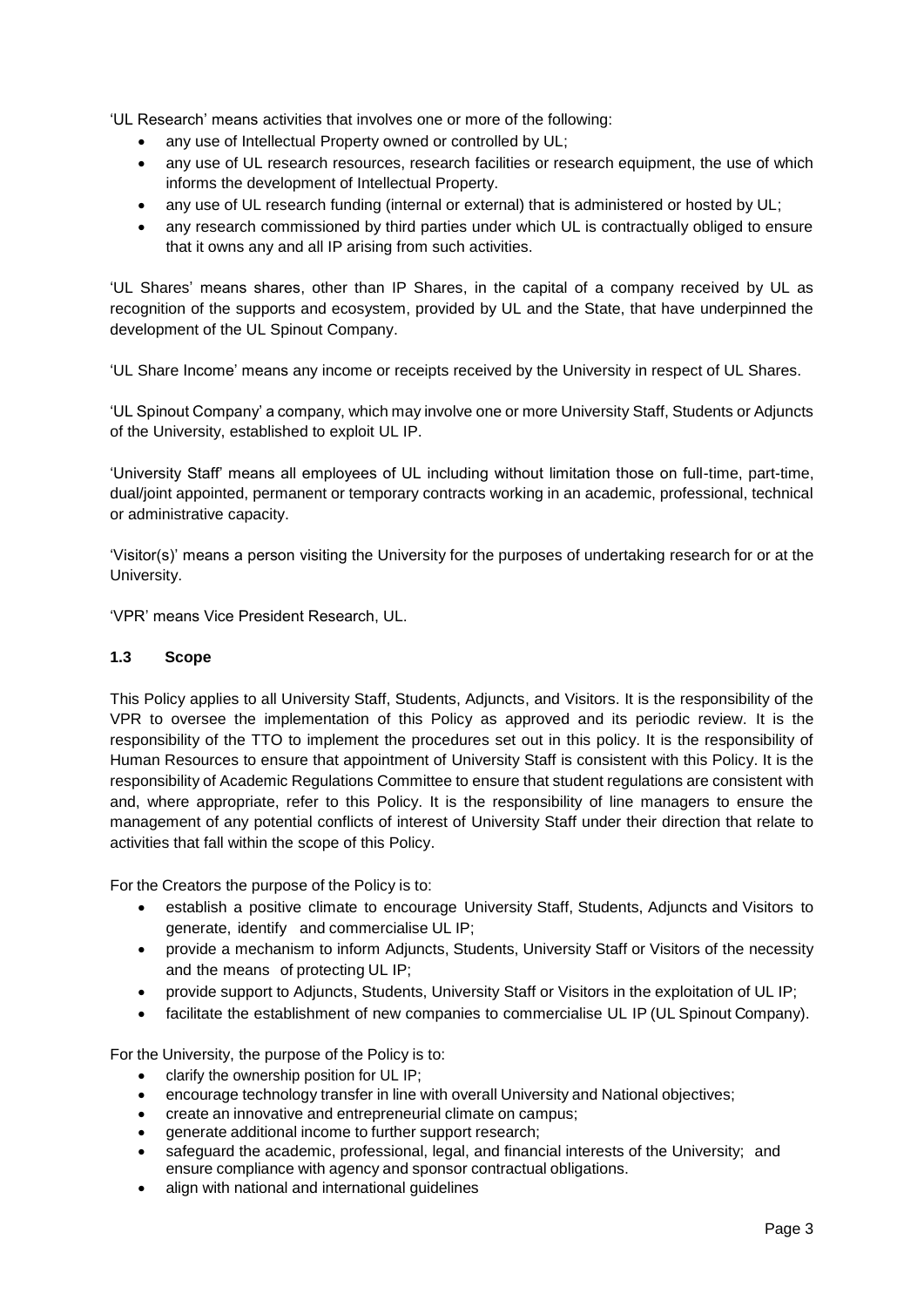For External Organisations, the purpose of the Policy is to:

- encourage mutually supportive relationships with the University in the creation and exploitation of Intellectual Property;
- stimulate interest in the University as a source of research expertise having economic potential;
- recognise the legitimate economic and commercial interests of external partners in the context of agreements entered into with the University; and
- facilitate a professional and pro-business interface between external organisations and the **University**

#### <span id="page-6-0"></span>**1.4 Legal and Regulatory Context**

This Policy is in compliance with Ireland's National IP Protocol.

This Policy shall be reviewed every four years and/or within six months of amendments to the National IP Protocol, national code of governance or any relevant national policy or guideline or any other University policy referred to in this Policy.

The use of funds distributed under this policy is required to comply with the European Commission 2014 Framework for State aid for on Research & Development & Innovations which provides that the profits from knowledge transfer activities must be reinvested in the primary activities of the University.

This Policy does not confer any employment rights or entitlements on University Staff, Students, Adjuncts or Visitors. The rights and obligations of the University Staff under the terms of their office, employment or engagement with the University are not affected in any way by this Policy.

This Policy supersedes all prior written and oral arrangements, understandings and agreements with respect to its subject matter, including all prior policies and practices of the University with respect to UL IP all of which are hereby terminated and no longer have any effect. No Creator is entitled to rely on any right or entitlement under any such previous policy or practice.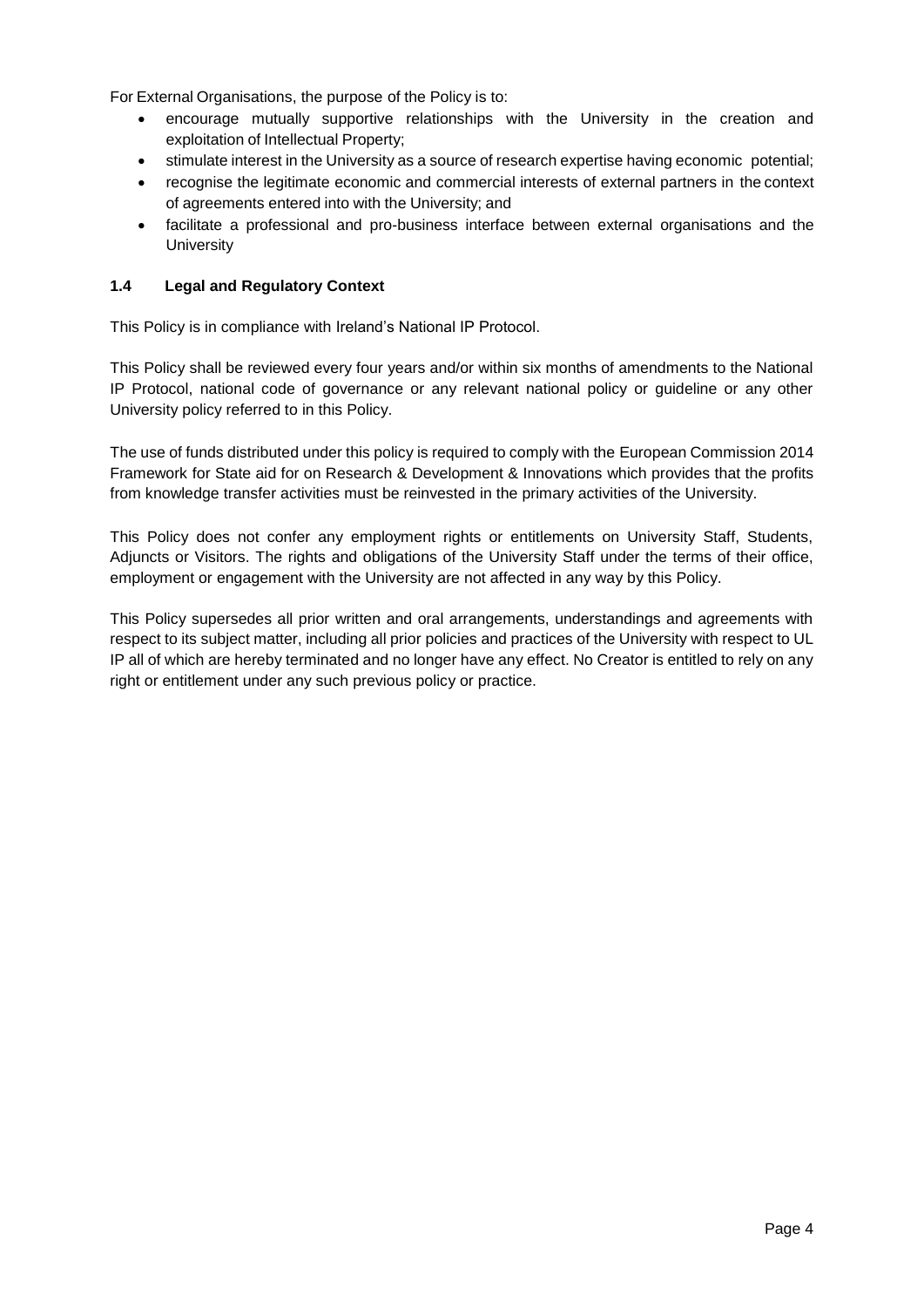## <span id="page-7-0"></span>**2 Policy Statements**

#### <span id="page-7-1"></span>**2.1 Ownership of UL Intellectual Property**

All ownership rights and title to UL IP vests solely and absolutely in the University. Upon request by the University, Creators of UL IP shall execute all such documents, give such assistance, and do such acts and things as may in the opinion of the University be necessary or desirable to give effect to the foregoing and to this Policy generally. Creators of UL IP must also waive any rights, including all rights in the nature of moral rights that they may have in respect of UL IP to the extent deemed reasonable by the University. Any question relating to the ownership of UL IP shall be dealt with in accordance with Section 3.4.

#### <span id="page-7-2"></span>**2.2 Commercialisation**

The University is committed to managing and commercialising UL IP in a manner which ensures optimum benefit to society, the national economy and the University, and provides financial reward and recognition to Creators and the University. Commercialisation can take a take a number of routes which can include, licensing, assignment or formation of a UL Spinout Company. It is the responsibility of the VPR to seek the most effective means by which UL IP may be commercialised in accordance with this Policy and to that end the TTO is responsible for the protection and commercialisation of UL IP. The University will maintain a flexible approach to bringing UL IP into commercial use and will consult with the Creators throughout the process.

#### <span id="page-7-3"></span>**2.3 Compliance with National and EU Frameworks**

In the management and commercialisation of UL IP, the University will be guided by international best practice and the current National IP Protocol and other relevant codes, guidelines and requirements. The management of UL IP shall be undertaken in accordance with the procedures set out in Section 3. In addition, the commercialisation of UL IP shall be undertaken in compliance with the EU State aid rules and applicable Funding Agency grant terms and conditions.

#### <span id="page-7-4"></span>**2.4 Risk Management**

The University will only engage in the commercialisation of UL IP where it is satisfied that it has the appropriate right to do so. UL IP is generally provided on an 'as-is' basis and without any expressed warranty or guarantee of performance. Any agreement for the commercialisation of UL IP must operate to levels of risk management appropriate to the needs of the University. The final decision to enter into any agreement rests with VPR.

#### <span id="page-7-5"></span>**2.5 Disposal of Assets**

The disposal, transfer or sale of any UL Shares, IP Shares or UL IP is subject to the University of Limerick Disposal / Transfer / Sale of Assets Policy.

#### <span id="page-7-6"></span>**2.6 Sharing of Benefits**

It is University policy that, where appropriate, in return for the prior knowledge, know-how and experience that the University and Creators should share in any benefit arising from commercial exploitation of UL IP. Where a decision is taken to share income received by UL, which is derived from the commercialisation of UL IP, then it shall be distributed in accordance with Section 3.3 of this Policy.

#### <span id="page-7-7"></span>**2.7 Support for UL Spinout Companies**

The University supports the creation of spinout companies as a mechanism to support commercialisation of UL IP. Where University Staff wish to engage in the formation of a UL Spinout Company they shall follow the procedures for the formation of a UL Spinout Company as are set out in Section 3.2. The involvement of any University Staff in a UL Spinout Company shall require the prior approval of the relevant line manager. As a general principle, the University will require a shareholding in any UL Spinout Company in recognition of the supports and ecosystem, provided by UL and the State, that have underpinned the development of the UL Spinout Company prior to incorporation. The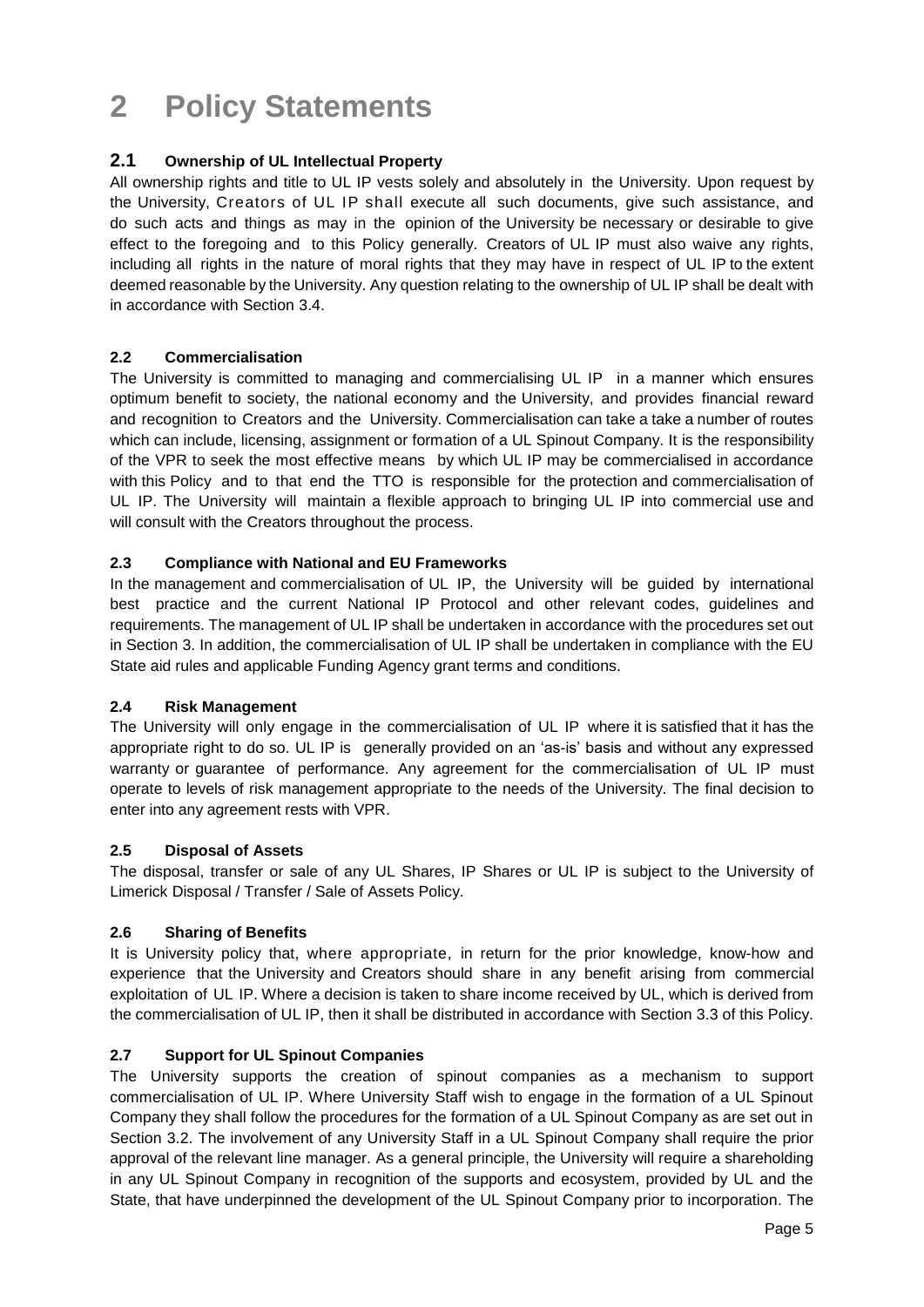granting of UL Spinout Company status and the final terms for accessing UL IP are subject to the approval of RCC. The TTO shall be responsible for negotiating the legal arrangements of related agreements. The responsibility for signing related agreements containing these terms shall rest with VPR.

#### <span id="page-8-0"></span>**2.8 Third Party Research Collaboration, Contract Research and Consultancy**

The University recognises that the competence of University Staff and Students may be further enhanced by participation in activities involving collaboration with industry, and recognises that such collaboration fosters the transfer and application of knowledge, and contributes to national economic development. The ownership of Intellectual Property arising from such work will be managed in accordance with the National IP Protocol and other relevant codes, guidelines and requirements and will be subject to:

- the provisions regarding ownership as are contained in the relevant contract between the collaborating organisation and the University, and
- funding agency grant terms and conditions, and
- EU State aid rules.

The University will generally seek to employ a standard contract for all such work and where appropriate national template forms of agreements shall be used. Deviations in contract formats may be used on the basis of particular circumstances, taking into account the overall interests of the University, the collaborating organisation and/or incorporating guidelines that may be laid down from time to time by the University or other agencies.

#### <span id="page-8-1"></span>**2.9 Private Consultancy**

The University permits certain members of the University Staff to undertake private consulting in accordance with the Policy for Private Consulting and External Commercial Work. University Staff undertaking private consultancy activities shall ensure that no UL IP is used in the performance of such activities.

#### <span id="page-8-2"></span>**2.10 Scholarly, Artistic and related Works**

Under current legislation, in broad terms, the University automatically owns certain types of Intellectual Property created by University Staff in the course of their employment. However, in recognition of the unique status of a University and acknowledging a long-standing academic tradition, the University does not assert ownership of Intellectual Property that the University deems to be of a non-commercial nature. These include pedagogical works, scholarly publications, books or artistic works of University Staff, regardless of the form of expression. This exception does not apply to:

- UL IP that is created pursuant to a contract between the University and a third party, unless there is a written agreement to the contrary; or
- copyright in software or database rights; or
- UL IP used in the delivery of University educational programmes in electronic format; in those circumstances, the University reserves the right to use such material for the delivery of any educational and training programmes on a perpetual, royalty-free, non-exclusive basis.

#### <span id="page-8-3"></span>**2.11 Conflicts of Interest**

Conflicts of interest may arise in connection with IP commercialisation. Examples of such conflicts of interest include, but are not limited to:

A person using their position to:

- influence a contract or other favourable terms for a company in which they, or a connected person have a financial interest;
- use University resources or confidential information for personal financial or nonfinancial benefit or benefit to a connected person,
- use University resources or confidential information for personal financial to benefit a company in which they, or connected person, have finical interest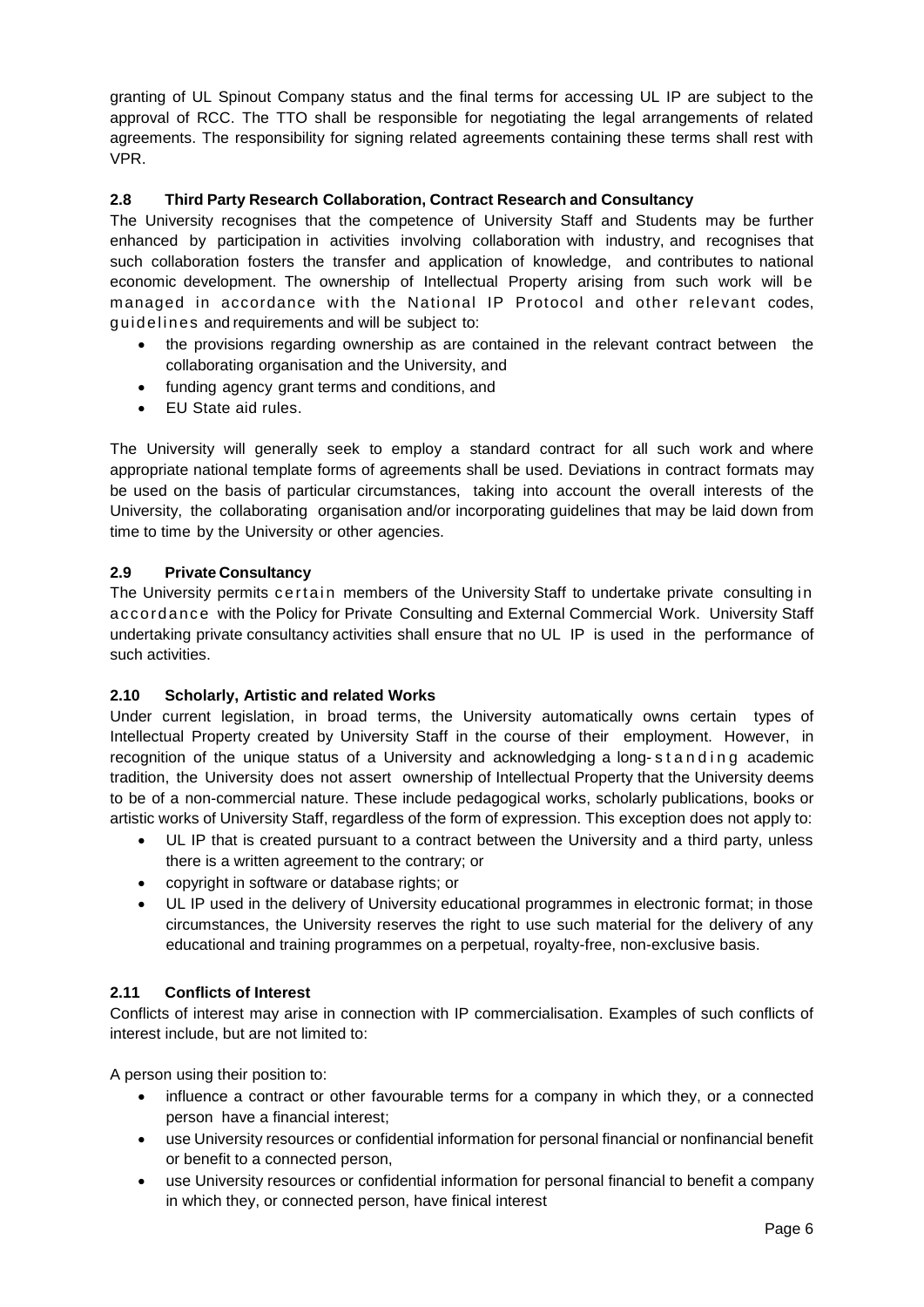conducting business, employment or activity outside of the University which adversely affects the individual's ability to perform their duties.

Where an actual or perceived conflict of interest arises in connection with IP commercialisation they shall be managed in accordance with the relevant policies set out in Section 4.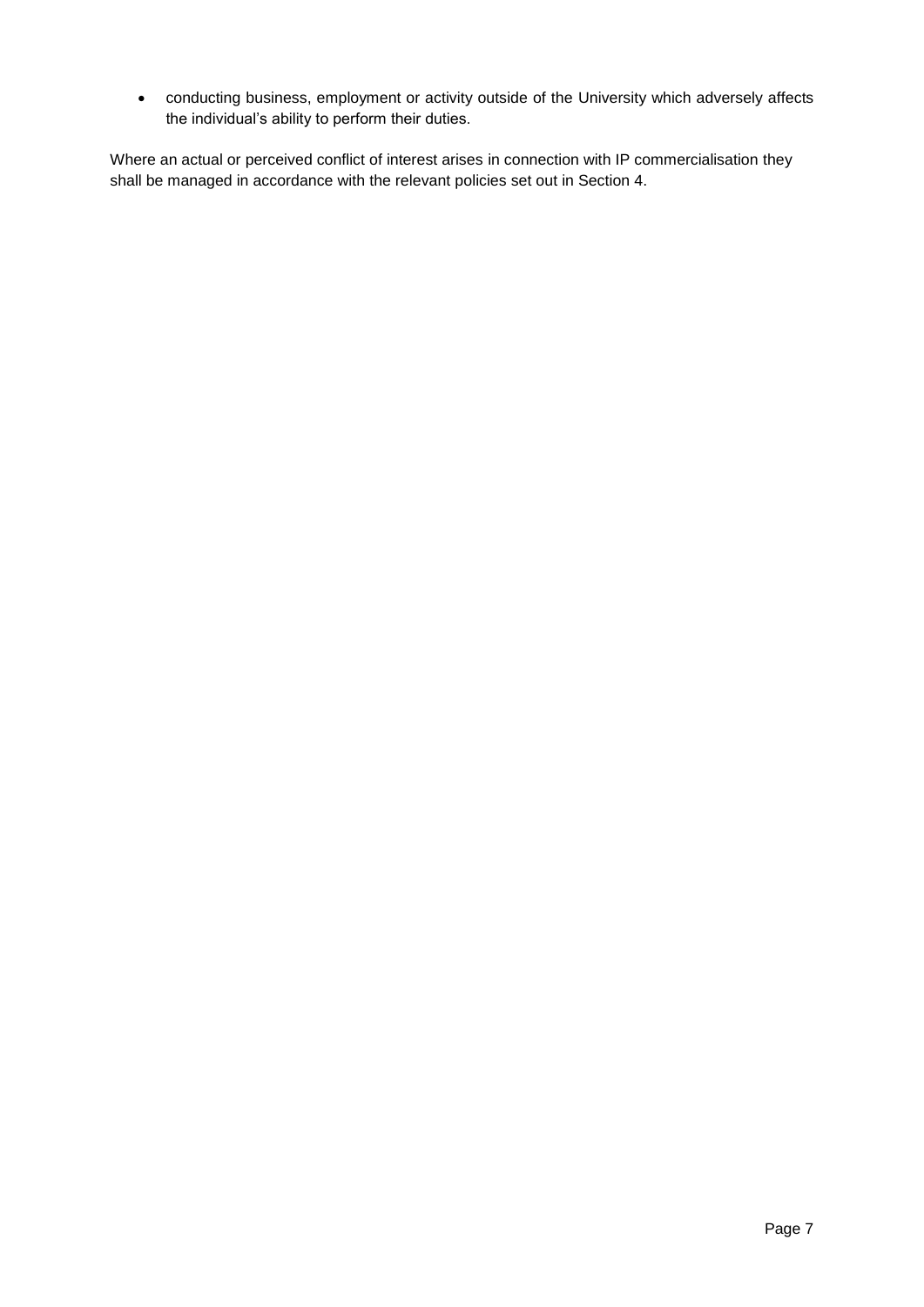### <span id="page-10-0"></span>**3 Related Procedures for Intellectual Property**

#### <span id="page-10-1"></span>**3.1 Procedures for Management of Intellectual Property**

The purpose of these procedures is to support the assessment, and where appropriate, protection and commercialisation of UL IP arising from UL research activities. Creators are central to the successful commercialisation of UL IP and these procedures require their full support and involvement. All Creators have a responsibility to support UL in the protection and commercialisation of the UL IP at all stages.

#### <span id="page-10-2"></span>3.1.1 **Invention Disclosures**

All Creators of UL IP are required to disclose to the TTO all research results with potential commercial application and which arise, or likely to arise, from their work at the University. Such disclosures must be made in writing as soon as reasonably possible and submitted in an invention disclosure form (IDF) prescribed by the TTO. The IDF shall include the names of all Creators. In the case of patentable inventions, Article 17 of the Irish Patents Act 1992, stipulates that the inventor has the right to be named as inventor on a patent application. The TTO shall be responsible for the recording of all IDFs received..

#### <span id="page-10-3"></span>3.1.2 **Assignment of rights**

Subject to any contrary conditions that may exist, (e.g. in respect of a sponsored or other funded research contract) all Creators must assign all rights in their work to the University. The form of the assignment shall be provided by the TTO.

#### <span id="page-10-4"></span>3.1.3 **Benefit Share**

The respective contributions of the Creators must be notified to the TTO in the IDF and confirmed before commercialisation of the UL IP by way of an executed Benefit Share Agreement. A sample Benefit Share Agreement shall be provided by the TTO.

#### <span id="page-10-5"></span>3.1.4 **Commercial Assessment**

The TTO will evaluate the IP for commercial potential, patentability and identify a suitable commercialisation roadmap with the Creators. The TTO, in consultation with the creators, shall have the sole responsibility for decisions regarding the filing and continued maintenance of any patent applications. Such decisions shall take into account a range of factors including but limited to: commercial potential of the IP, existing contractual obligations to third parties, maturity of the IP, level of investment need to fully develop the IP, availability of further research or third-party funding to add value to the IP, and Creators(s) support and engagement. Where existing contractual obligations exist in relation to a particular piece of UL IP the IP shall be made available to the relevant party or parties in accordance with the terms of such contractual obligations.

#### <span id="page-10-6"></span>3.1.5 **Patent Management**

The TTO will be responsible for managing all stages of the patent prosecution process but shall consult with and keep Creators informed. All decisions to continue patent prosecution shall be undertaken in consultation with the Creators. For the avoidance of doubt, the TTO is under no obligation to protect UL IP that does not meet criteria for patentability (novelty, inventive step & industrial applicability) and commercialisation. The TTO shall manage and retain all appropriate records in relation to patent applications and their management. Where the TTO decides not to continue with a patent application, the provisions of Section 3.1.10 shall apply.

#### <span id="page-10-7"></span>3.1.6 **Commercial**isat**ion**

The TTO will maintain contact with the Creator(s) to assess the state of readiness of the UL IP. Once the TTO determines that the UL IP has reached an adequate state of development, a commercialisation plan is developed in consultation with the Creator(s).

Where a potential licensee is identified, the TTO negotiates the terms of an IP Agreement. The right to the exploitation of the University IP will normally be by way of licence. The University shall retain the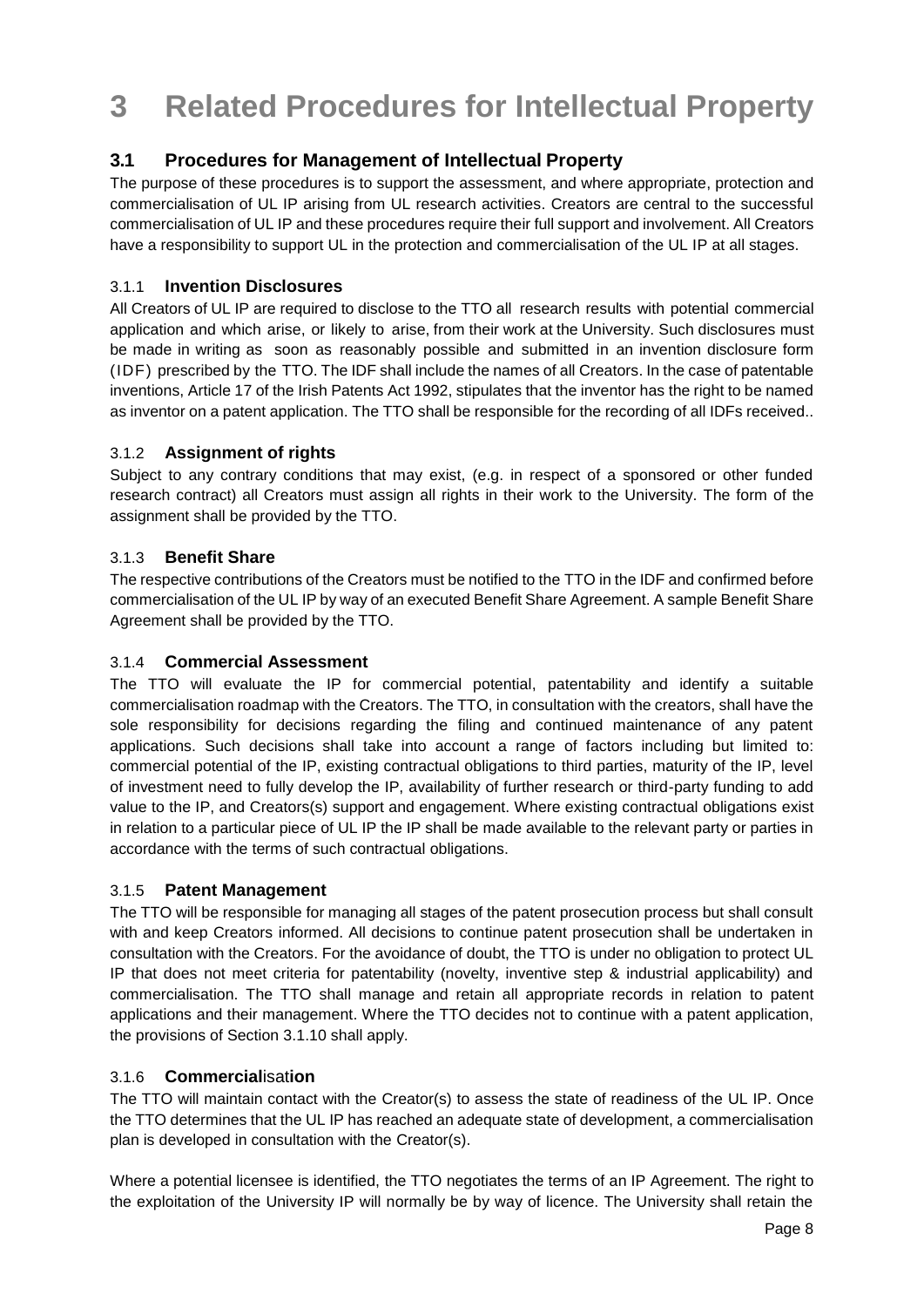right to revoke an IP Agreement where the company is not pursuing commercialisation of the UL IP. Where appropriate the relevant funding agency approvals are sought. Once all necessary approvals are in place, the IP Agreement is submitted to the VPR for sign off. The IP Agreement is then managed by the TTO in consultation with the UL finance office and in accordance with this Policy.

UL will not normally consider an assignment of UL IP until such time that UL is satisfied that certain criteria can be met including but not limited to:

- the licensee has financial resources to deliver any agreed commercial plans;
- any assignment of IP shall be for the fair market value of the IP, such value shall be established by the TTO and may involve external experts;
- the assignment has no negative impact on UL's research activities.

#### <span id="page-11-0"></span>3.1.7 **Publication and Confidentiality**

It is University policy to encourage publication of results of research as soon, and as fully, as may be reasonable and possible. Creators of UL IP should exercise caution with respect to any publication. Premature publication of the details of an invention/discovery may make it impossible to seek later patent protection. In any case of doubt, as to whether to publish or not, the advice of the TTO should be sought. Creators engaging in research activities must manage confidential information (internal or external) and UL IP in accordance with any relevant contractual obligations and the National IP Protocol.

#### <span id="page-11-1"></span>3.1.8 **Record Keeping/ Laboratory Note Books**

It is important that Creators understand that their records may be subject to legal scrutiny in the securing of protection for Intellectual Property (e.g. patent protection). This requires the maintenance of accurate and contemporaneous records of the steps leading to their invention/ discovery. Accordingly, data generated in the course of research should be held in laboratory note books or in an electronic format, suitably backed-up. The University requires that such data be securely archived upon completion of a research project. The period of retention will depend on the requirements of individual funding agencies, and the terms and conditions of contracts of sponsoring bodies.

#### <span id="page-11-2"></span>3.1.9 **Relinquishing of rights**

Where the University decides not to commercialise or otherwise use or exploit UL IP, and where it is legally able to do so, the University will consider any request, from the Creator(s) to obtain ownership of the relevant UL IP. If the University agrees to any such request, then the terms of any transfer of ownership will be subject to the University receiving a fair consideration arising from any successful commercialisation of the UL IP. In addition, the Creator(s) concerned will be required to reimburse the University for costs and expenses incurred in relation to the establishment, registration and maintenance of such UL IP as is deemed in the opinion of the University to be necessary at such time of disposal. Notwithstanding the foregoing, the University will be free to dispose of the UL IP as it deems appropriate.

#### <span id="page-11-3"></span>**3.2 Procedures for Management and Approval of a UL Spinout Company**

The University will support the formation of a UL Spinout Company where the company objectives are consistent with the national policy for research commercialisation, which include:

- Ensuring commercialisation of UL IP from publicly funded research.
- Maximising the economic and societal benefits and returns to Ireland.
- Providing benefit to the University and incentives to the researchers involved.
- Creating sustainable jobs in Ireland.

Typically, it is appropriate to create a UL Spinout Company when there is:

- A clear value proposition.
- Market opportunity or unmet need.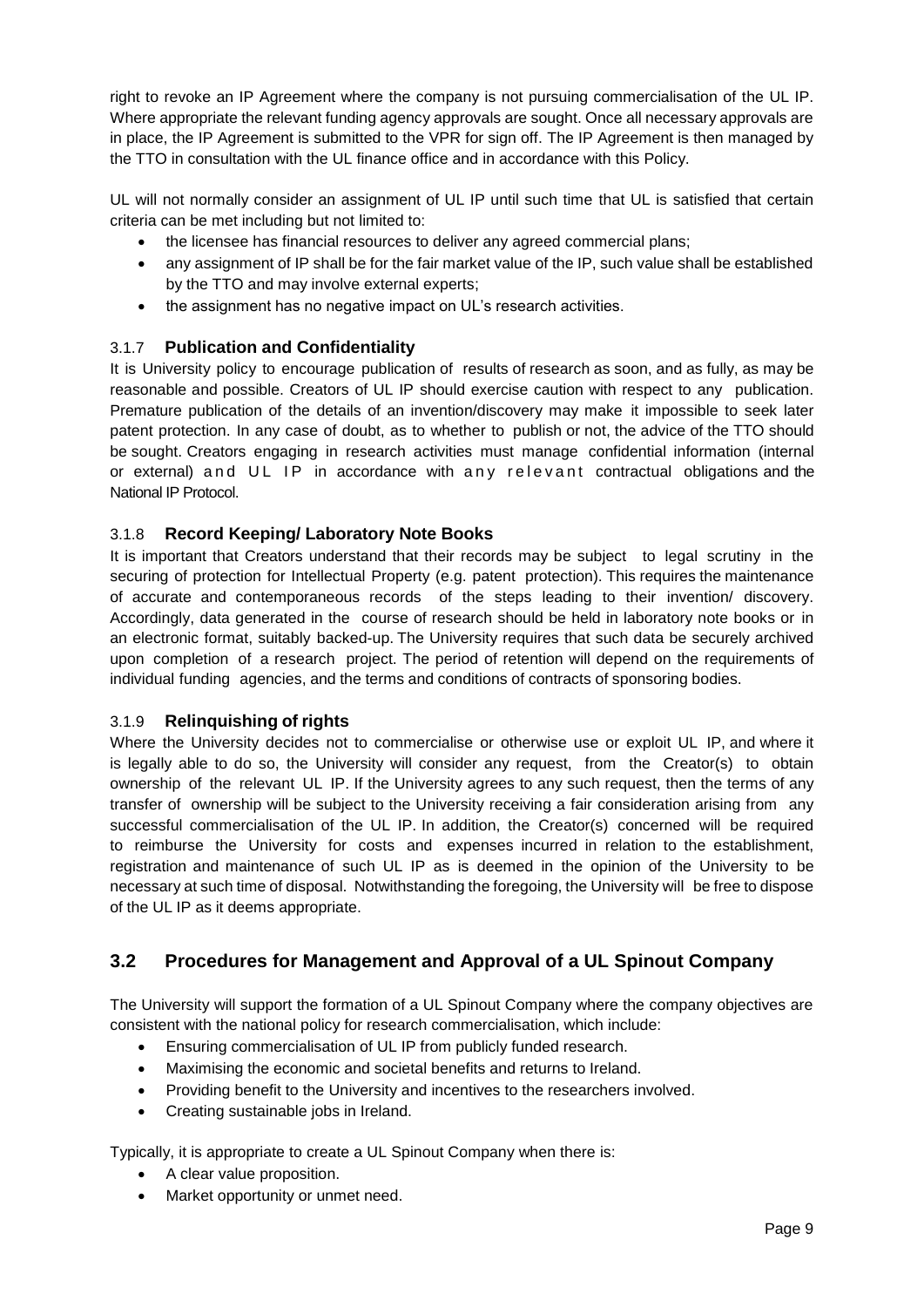- A plan to reach the market.
- Clear benefits to founders, investors and the University.
- The expected benefits outweigh risks.
- The Creators are interested in creating the company are enthusiastic and committed to the venture.
- Potential for economic and social return for Ireland.

#### <span id="page-12-0"></span>3.2.1 **Application**

A UL Spinout Company application form is completed by the company founders/promoters. This form, together with an outline business plan is submitted for approval to the TTO (applicants are encouraged to contact the TTO in completing this form). Where University Staff are involved in the proposed company, the application should be accompanied by a letter of permission from the relevant line manager (Head of Department. Dean, President) giving approval to their involvement in a UL Spinout Company. In providing this letter the line manager should deal with the potential impacts on the ongoing work of the University Staff, as well as any potential conflicts of interest (see Section [2.11\)](#page-8-3), that may be created should the application be approved.

#### <span id="page-12-1"></span>3.2.2 **Review**

The TTO will undertake an examination of the UL Spinout Company Application to establish the feasibility of the proposed project. The TTO will conduct such studies as may be appropriate, including consultation with internal and/or external expertise. If the examination generates a positive outcome then the TTO in consultation with the promoters and/or their professional advisers, negotiate the draft terms on which any UL IP will be made available to the UL Spinout Company. The draft terms shall include the IP and equity arrangements. The agreement on the UL IP will normally be by way of a licence which may be: exclusive or non-exclusive; with rights to sublicense or not; restricted to specific fields of use or not; limited to specific geographic areas or world-wide; for specific period or periods of time or not; required reporting and performance provisions plus arrangements under which either party may terminate the agreement.

#### <span id="page-12-2"></span>3.2.3 **Approval and Agreements**

The UL Spinout Company application and draft terms agreed between the TTO and the promoters are subject to overall approval by the RCC. The decision of RCC shall be communicated by the TTO to the promoters. The draft terms will be expressed in written agreements which in normal circumstances will be between the University and the UL Spinout Company. Where the final terms contain significant amendments from the draft terms the TTO shall seek approval from RCC for such amendments. The University may require the founders of the UL Spinout Company to enter into a shareholders agreement governing the relationship between the shareholders.

#### <span id="page-12-3"></span>3.2.4 **University Shares**

As a general principle, but exercised at the University's discretion, the University will require a shareholding (UL Share), typically 15% of the initial ordinary share capital of the proposed UL Spinout Company. This UL Share shall not be diluted by the UL Spinout Company through any share issue, or sale, or acquisition of capital except where TTO is satisfied that an at-arms-length transaction is being implemented, and that no other arrangements exist which would have the effect of valuing the UL Share in the UL Spinout Company at a lower value per share than those of other shareholders. The terms relating to the disposal of the UL Shares shall be set out in a shareholders' agreement entered into between UL and the other shareholders. The TTO shall be responsible for managing UL shareholdings in UL Spinout Companies.

#### <span id="page-12-4"></span>3.2.5 **Board Rights**

UL shall have the right, exercisable at its discretion, to nominate a director, or an observer, to the board of a UL Spinout Company in which it holds UL Shares. The nomination of any director or observer by VPR shall require RCC approval.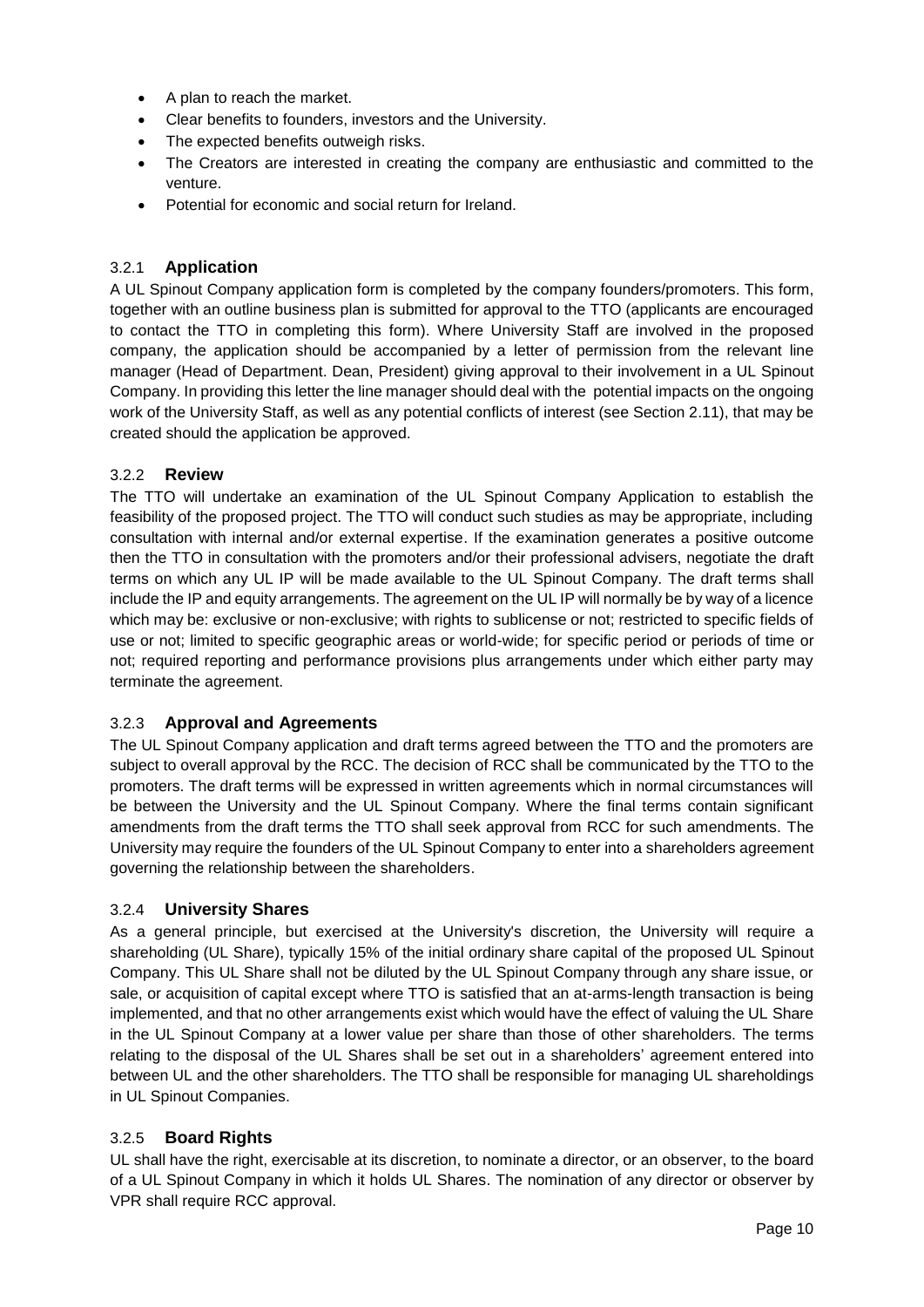#### <span id="page-13-0"></span>3.2.6 **Guidance on University Staff involvement in UL Spinout Companies**

- University Staff participation in a UL Spinout Company, whether direct or indirect, requires written permission by the University. University Staff so authorised are subject to conditions as laid down by the University from time to time.
- University Staff involved in UL Spinout Company activities owe a primary professional loyalty to the University, and should not engage in any activity likely to be prejudicial to their own, or the University's, reputation and good standing.
- University Staff involved in a UL Spinout Company should ensure that any use made of University facilities in the context of the UL Spinout Company shall be paid for at the market rate.
- The University's stationery, postal address, telephone, fax or email shall not be used in connection with any UL Spinout Company activity, unless by prior written agreement.
- The name of the UL Spinout Company must not use the names of any of the University's Institutes or Centres; or other designations normally associated with the University.
- University Staff involved in a UL Spinout Company need to organise their own professional advice, and to make their own arrangements with respect to indemnity and personal insurances. UL will not accept any liabilities with respect to the activities of such companies howsoever arising.
- Conflict of Interest occurs where there may be an appearance that competing demands as a result of outside activities adversely impacts on the University Staff's ability to meet his/her core responsibilities of teaching, research and other obligations to the University. University Staff have an obligation to ensure that such conflicts do not arise
- Faculty members are reminded that their participation in a UL Spinout Company activity may be governed by the terms and conditions of the UL Policy on Private Consultancy and External Commercial Work. Where the total involvement in the UL Spinout Company is expected to exceed the limits set out in the UL Policy on Private Consultancy and External Commercial Work then the agreement of the relevant line manager or his/her nominee will be required. Such permission, if granted, will be subject to such terms and conditions, including contractual arrangement as may be determined by the University. Such arrangements may include buy out of teaching time or leave of absence.

#### <span id="page-13-1"></span>**3.3 Procedures for Income Distribution to Creator(s)**

#### <span id="page-13-2"></span>3.3.1 **General**

The University will have absolute discretion in the distribution of any IP Income or UL Share Income or interest held in a company or any income derived therefrom.

In general, terms it is intended that (but always subject to the University's discretion) the University will share Net IP Income to incentivise the creation of economic value from research results. Where the University elects to distribute Net IP Income to Creators, it will do so in accordance in the manner set out in this Section 3.3. The TTO shall provide the finance office with instruction regarding any distributions under this Policy.

#### <span id="page-13-3"></span>3.3.2 **Distribution if Net IP Income.**

Unless otherwise determined by the University in any particular case, the distribution of Net IP Income will be in accordance with the following allocation:

Table 1:

| <b>Distribution to</b> | Creator(s) |
|------------------------|------------|
| <b>First €25k</b>      | 100%       |
| €25,001-€250,000       | 50%        |
| >€250,000              | 30%        |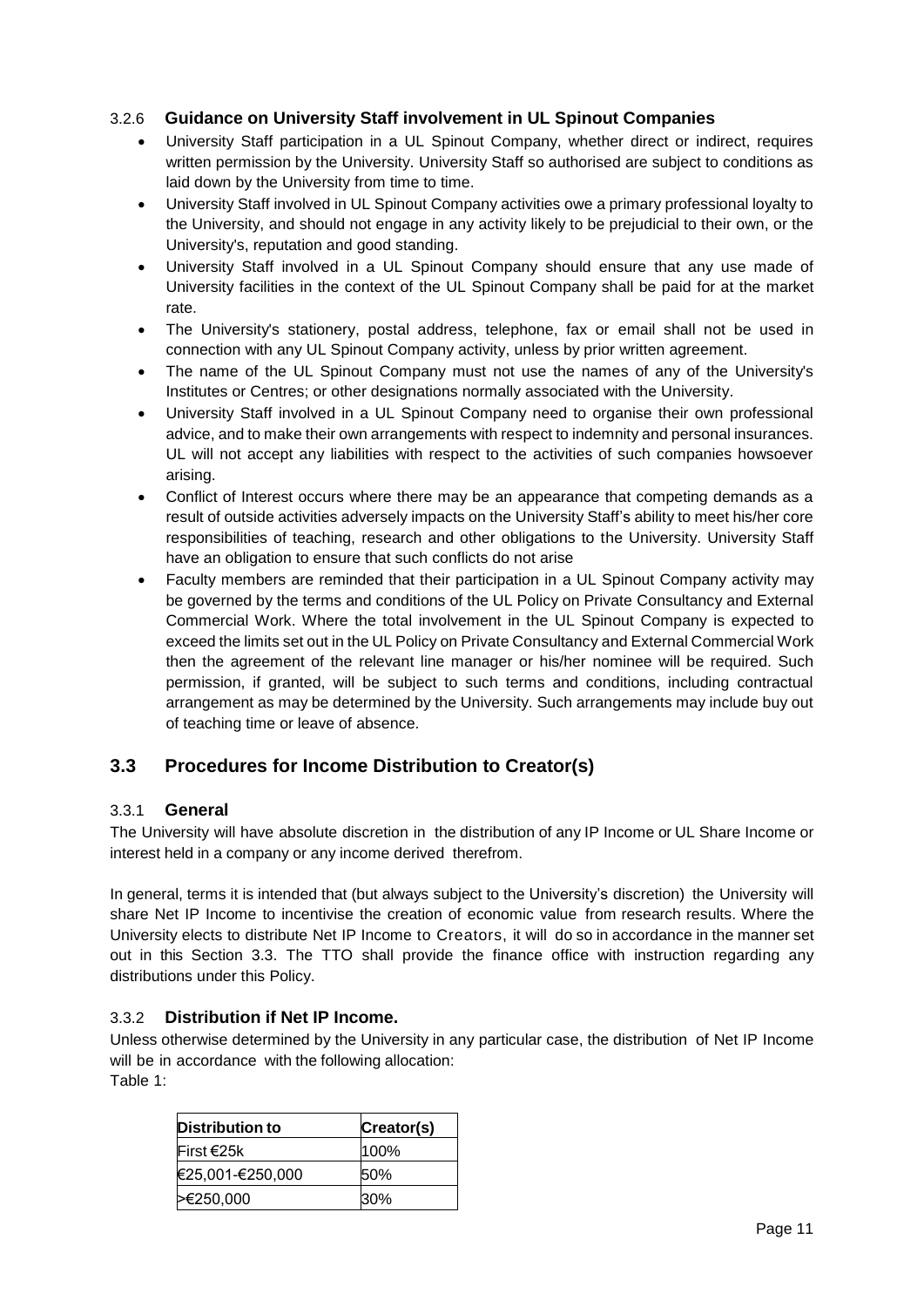#### <span id="page-14-0"></span>3.3.3 **Multiple Creators**

Where several Creators collaborate in the creation of an item of UL IP, the Net IP Income in respect of that item of UL IP will be distributed in proportion to the respective shares communicated in the executed Benefit Share Agreement. If the Creators concerned do not agree on their respective contributions within such reasonable time period and or do not furnish an executed Benefit Share Agreement as may be stipulated by the University, then the University will be entitled to distribute the Net IP Income between the Creators in such proportions as it may, in its sole and absolute discretion, deem appropriate.

Where one or more items of UL IP are the subject of a single IP Agreement, the Net IP Income from that IP Agreement (prior to its distribution to the Creators in accordance with this Policy) will be allocated as between those items of UL IP in such proportions as may be agreed between the Creators concerned. If the Creators concerned do not agree on such proportionate allocation within such reasonable time period as may be stipulated by the University, then the University will be entitled to allocate the Net IP Income between the relevant items of UL IP in such proportions as it may, in its sole and absolute discretion, deem appropriate.

#### <span id="page-14-1"></span>3.3.4 **Distribution if Net IP Income to Creators**

All distributions under this Policy will be paid to Creators in accordance with prevailing tax, financial and auditing requirements and will be subject to statutory and other payroll deductions (e.g. employer PRSI, USC and other statutory). Responsibility for distribution lies with the UL finance office following appropriate instruction by the TTO. It is intended that the distribution of Net IP Income will generally be carried out within 90 days of receipt of such income by UL. Net IP Income will continue to be distributed to Creators even where the Creators relationship with the University has changed (e.g. graduate student or departed University Staff).

#### <span id="page-14-2"></span>3.3.5 **Distribution of Net IP Income after Creator share has been distributed**

Net IP income distributed between the respective Institutes, Centres and Departments and Faculties of the Creators is at the discretion of the VPR but, where distributed, shall be used in furtherance of University primary research activities in accordance with EU State aid rules

- Distribution of Net IP Income from €25,001 to €250,000 inclusive:
	- o 30% of Net IP income to be distributed between the respective Institutes, Centres and Departments and Faculties of the Creators at the discretion of the VPR but to be used in furtherance of University research activities
	- o Balance to University patent and innovation fund
- Distribution of Net IP Income greater than €250,000
	- $\circ$  40% of Net IP income to be distributed between the respective Institutes, Centres and Departments and Faculties of the Creators at the discretion of the VPR but to be used in furtherance of University's primary research activities;
	- o Balance to the University patent and innovation fund.

#### <span id="page-14-3"></span>3.3.6 **Distribution of UL Share Income**

UL Share Income is allocated to UL and is a separate from UL IP Income. For the avoidance of doubt, UL Share Income is not shared with Creators regardless of their relationship with the UL Spinout Company. UL Share Income distributed between the respective Institutes, Centres and Departments and Faculties of the Creators is at the discretion of the VPR but, where distributed, shall be used in furtherance of University primary research activities in accordance with EU State aid rules.

Unless otherwise determined by the University in any particular case, the distribution of UL Share Income, after any direct transaction costs have been recouped, will be distributed in accordance with the following allocation: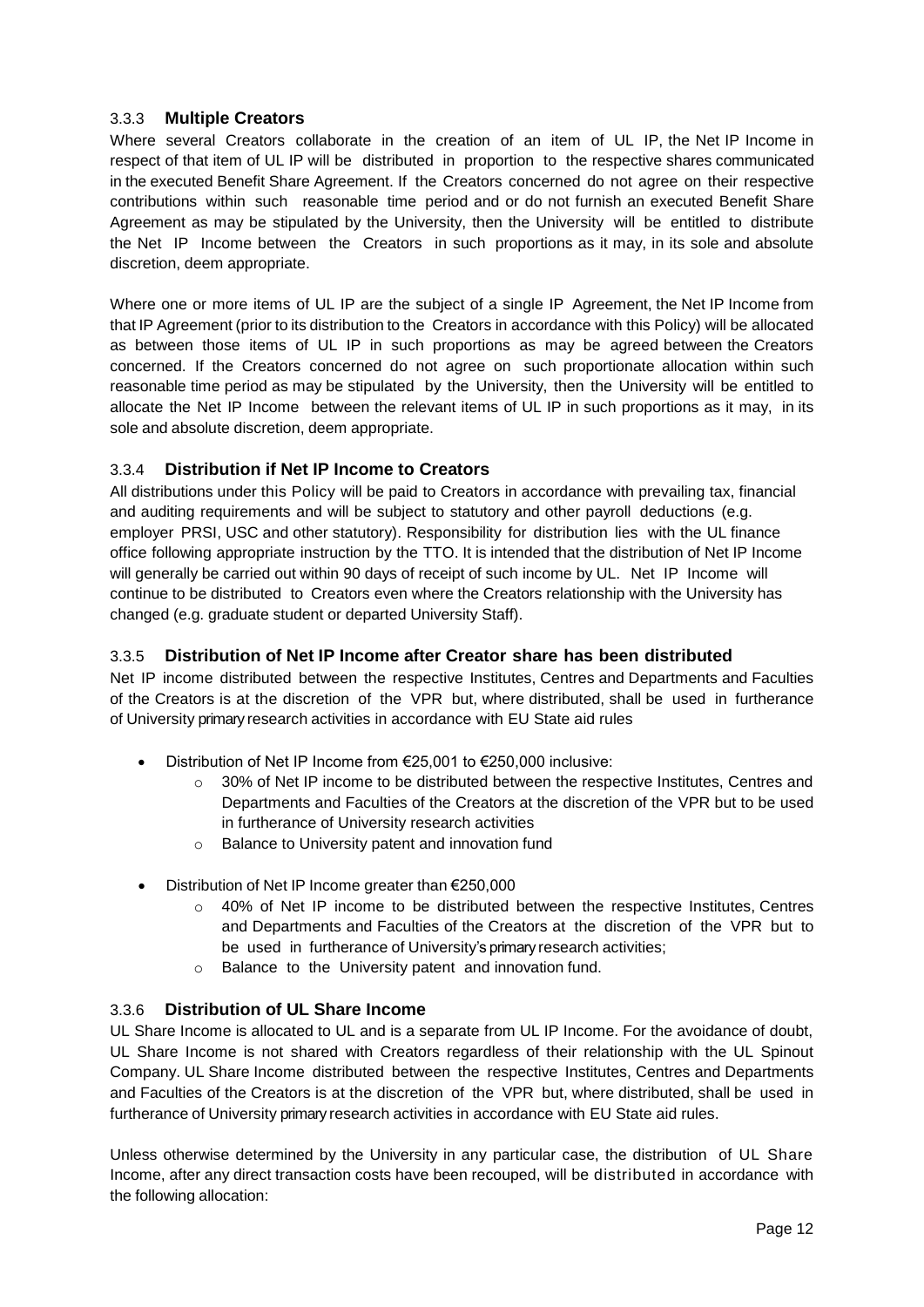- 30% to be distributed between the respective Institutes, Centres and Departments and Faculties of the Creators at the discretion of the VPR but to be used in furtherance of University primary research activities;
- 30% to the University patent and innovation fund;
- Balance (40%) to University strategic research fund to be managed by VPR.

#### <span id="page-15-0"></span>**3.4 Dispute Resolution**

The TTO and the relevant Creator(s) shall make every reasonable effort to resolve fairly, by negotiation, any disputes that arise under this Policy. If the a dispute cannot be resolved within 30 days of its referral to the TTO, it shall be escalated to the VPR. If the dispute is not settled within 60 days of its escalation to the VPR (or such other period as the parties in dispute may agree from time to time) the Creator(s) may refer the matter to the Dispute Resolution Committee and it shall be dealt with in accordance with Statute No. 3 of the University of Limerick: Dispute Resolution Procedures.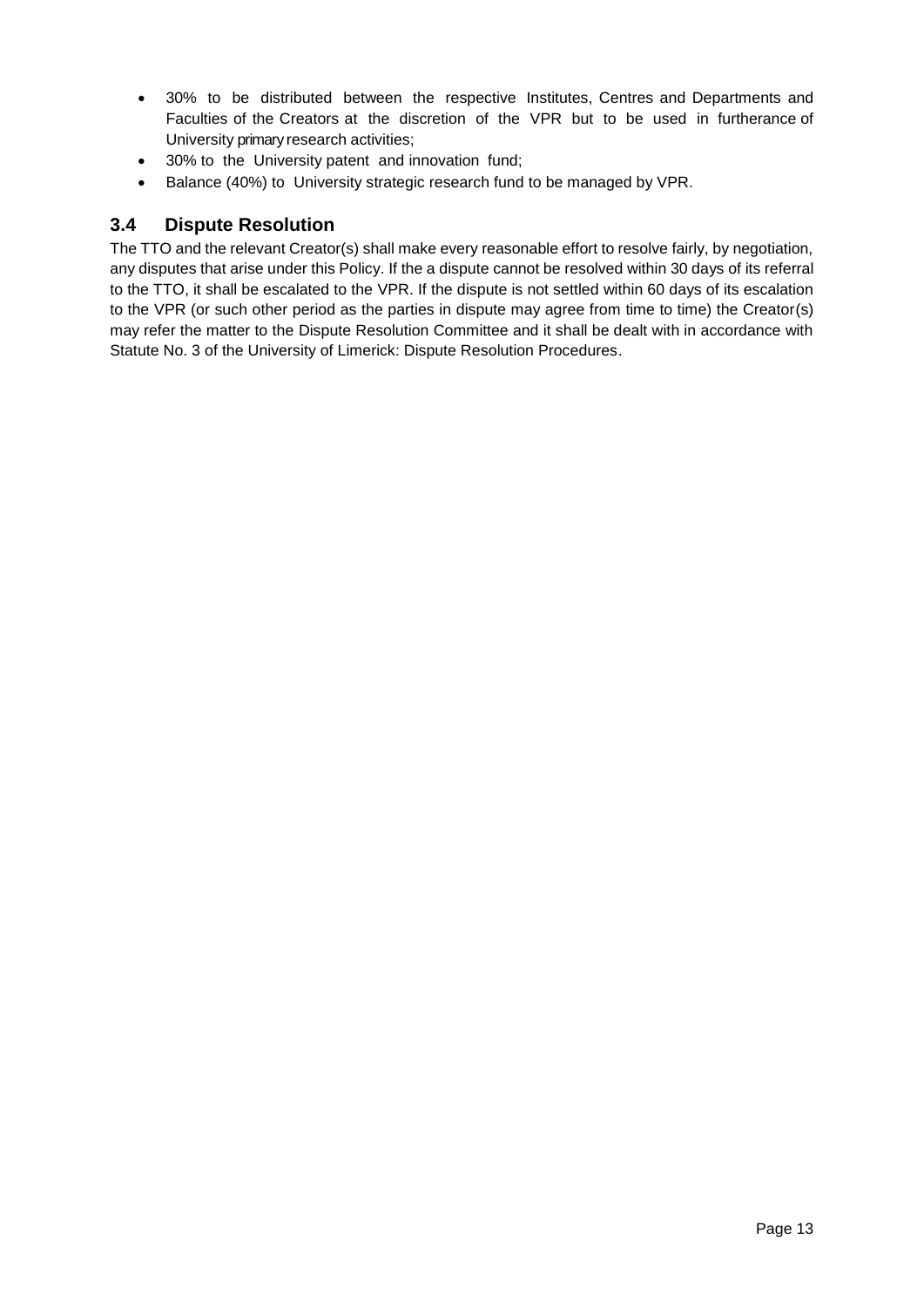### <span id="page-16-0"></span>**4 Related Documents**

University of Limerick Adjunct Appointments Procedure University of Limerick Policy for Private Consultancy and External Commercial Work University of Limerick Code of Conduct for Employees University of Limerick Disposal / Transfer / Sale of Assets Policy University of Limerick Statute No. 3 University of Limerick Conflict of Interest Policy University of Limerick Signing Authority Policy Ireland's National IP Protocol 2019 - A Framework for Successful Research Commercialisation and related Resource Guide European Commission 2014 Framework for State aid for on Research & Development & Innovations